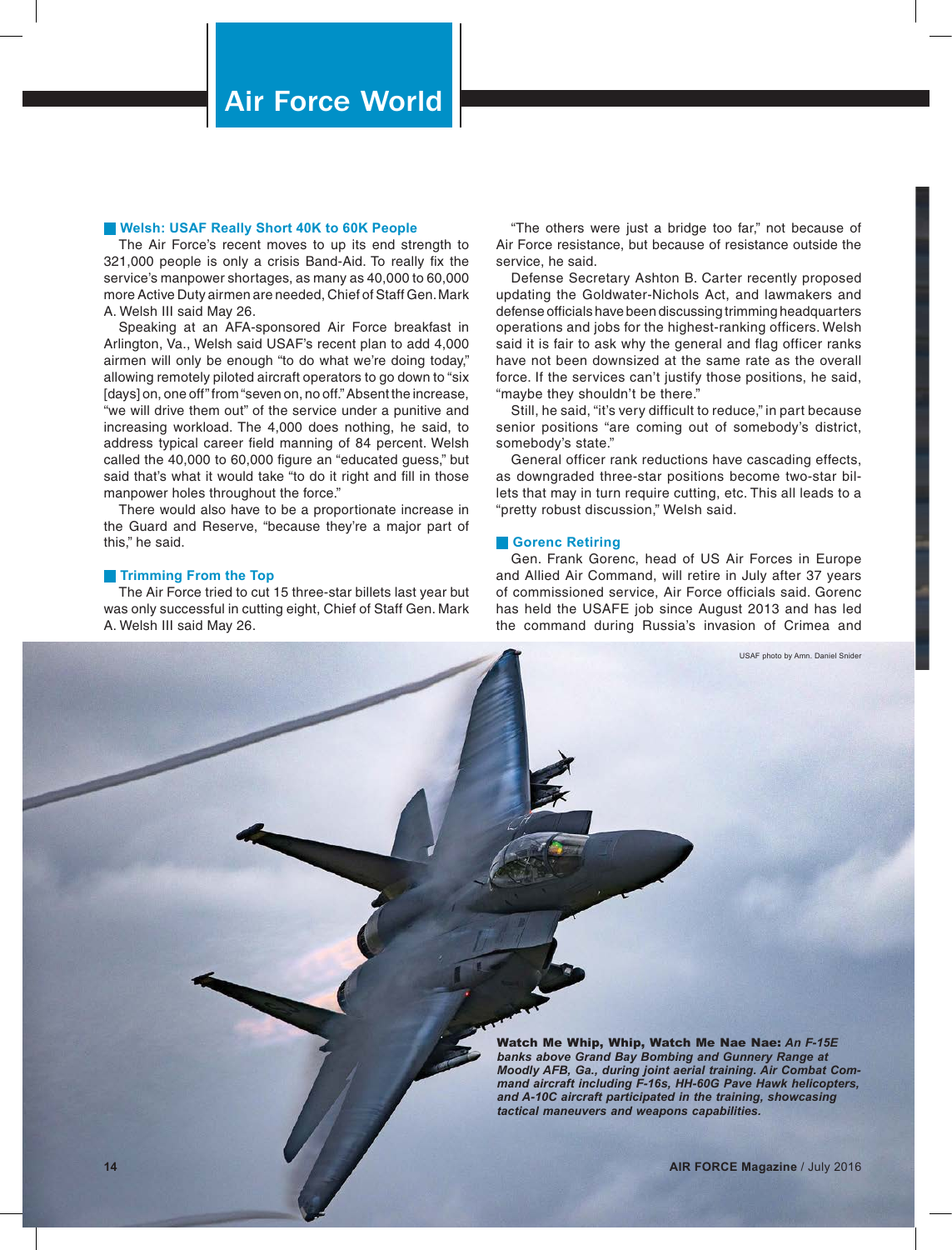

Ukraine, overseeing deployments of US Air Force assets to Europe—including the first deployment of F-22s to the continent—partnership activities with NATO and other air forces, and shifts of USAF European posture to deter Russia from further adventurism.

President Barack Obama on June 7 nominated Lt. Gen. Tod D. Wolters for a fourth star and to head USAFE and Allied Air Command. Wolters has been the director of operations on the Joint Staff since July 2015 and served as deputy chief of staff for operations, plans, and requirements on the Air Staff before then.

#### **B-52 Crew Averts Catastrophe in Mishap**

The quick thinking of a B-52 crew during a mishap at Andersen AFB, Guam, averted a "more catastrophic incident" as the Stratofortress caught fire on the ground, base officials said.

Images of the May 19 mishap on the Andersen flight line showed a B-52H fully engulfed in flames. The sevenmember crew was able to escape the aircraft without any injuries reported.

"Because of their quick thinking and good judgment in this emergency situation, the aircrew not only saved their lives but averted a more catastrophic incident," Brig. Gen. Douglas A. Cox, 36th Wing commander, said in a news release.

 The B-52H had deployed from Minot AFB, N.D., for a Pacific bomber rotation, was conducting routine flight training, and was carrying inert munitions at the time.

### **Pilots' Errors Caused F-16 Collision at Nellis**

Mistakes by a pair of pilots caused their F-16s to collide after landing on the runway at Nellis AFB, Nev., in August 2015, Air Combat Command investigators found.

The collision almost killed one pilot and caused nearly \$70 million in damage, according to the accident investigation report released May 9.

The pilots were both assigned to the Air Force Reserve Command's 301st Fighter Wing at NAS JRB Fort Worth, Texas, and were participating in exercise Red Flag 15-4 at the time.

After the first pilot landed his fighter normally, he did not move to the exit side of the runway. While preparing to land, the second pilot did not open his speedbrakes. He landed with the proper spacing, but closed on the other F-16 because "he landed too fast, touched down long, and had the engine above idle power," according to the report.

After noticing the first aircraft on the hot side of the runway, he applied heavy braking pressure and directed his fellow pilot to clear right. The pilot of the first aircraft misunderstood the call and continued to drift left, but braked and turned hard right after hearing a second command. At the same time, the second pilot abandoned normal runway deconfliction and pulled hard right in an attempt to pass on that side. Instead, the aircraft collided.

The impact forced both aircraft off the runway, fired the second pilot's ejection seat, and pinned him under the other F-16's wing, causing "life threatening blunt force, burn, and crush-type injuries." First responders were on the scene in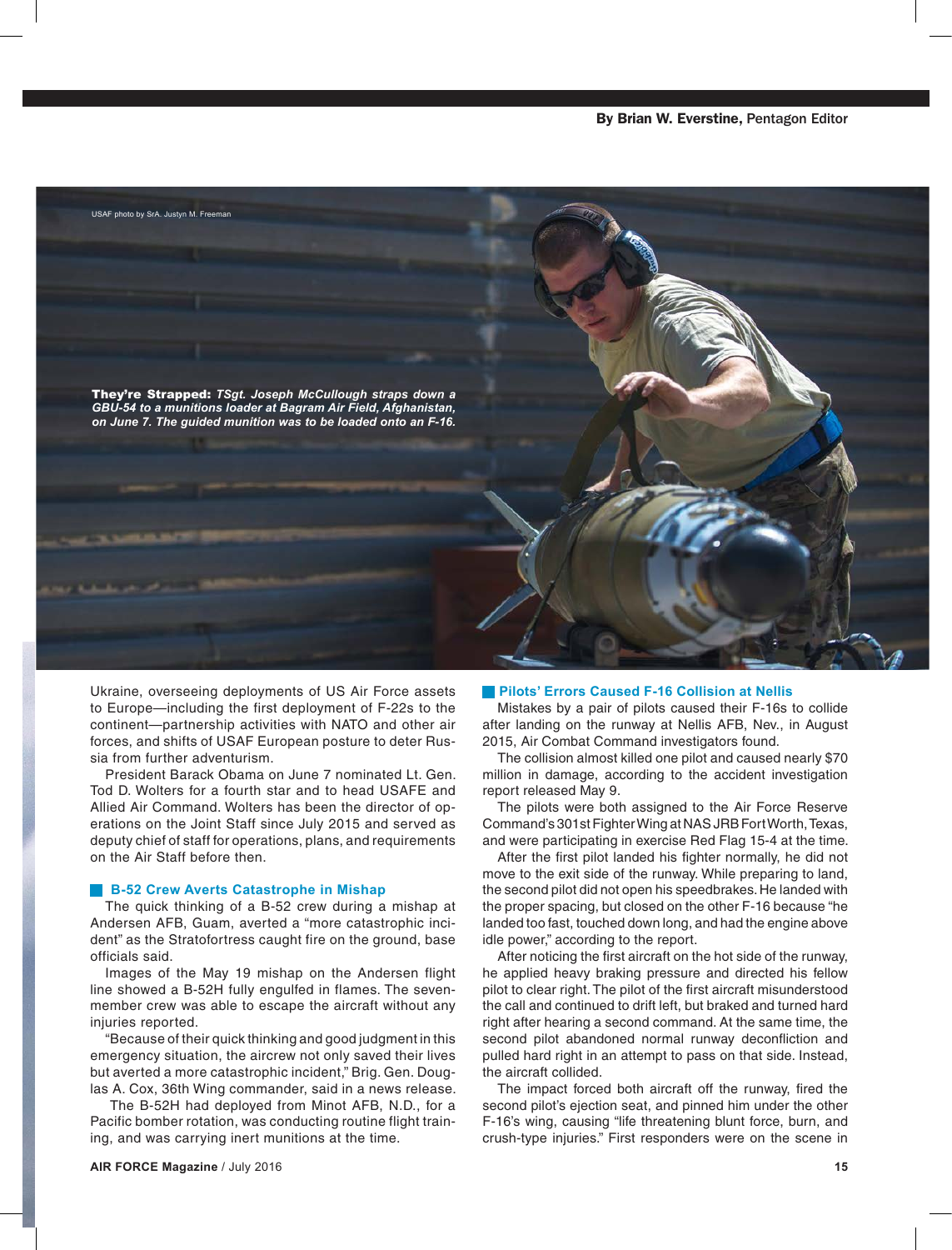Cozy Abodes: *Airmen inspect the engines of a B-52 at Andersen AFB, Guam, where they are deployed as part of the military's continuous bomber pres*ence in the Pacfic.

68 seconds, helping save the pilot's life. The other pilot was not injured. One aircraft was considered a total loss and the repair costs to the other aircraft are estimated at \$5.4 million.

### **Hesterman Retires With Three Stars**

The former assistant vice chief of staff of the Air Force, who was removed from office in March after a USAF inspector

# By the Numbers

The Air Force has 194 golf courses on its bases around the world, according to a count released by *Mother Jones.* The Pentagon, meanwhile, has just 183 of its advanced Air Force F-22 fighter jets. Air Force officials, including Air Combat Command boss Gen. "Hawk" Carlisle have said ending F-22 production was a mistake. Air Force Chief of Staff Gen. Mark Welsh said May 26 that restarting the F-22 production line isn't a "wild idea," though it is "cost prohibitive."



general investigation found he engaged in an unprofessional relationship as a two-star general, retired as a three-star May 1.

"In the case of retirements, the Secretary of Defense retains the authority to determine satisfactory or nonsatisfactory service for all officers in the grades of O-9 or O-10 who have adverse or reportable information," an Air Force spokeswoman said.

In the case of Lt. Gen. John W. Hesterman III, Air Force Secretary Deborah Lee James made a recommendation to Defense Secretary Ashton B. Carter "based on the recommendation of the supervisor, the recommendation of an officer grade determination board, consideration of DOD-wide precedents, and very extensive consideration of the nature of the misconduct, when it occurred, and the accomplishments of the individual in the last grade," the spokeswoman said.

The IG report found a "string of suggestive emails" supported allegations that Hesterman had an unprofessional relationship with an Air Force lieutenant colonel between March and May 2011, and that the relationship "seriously compromised his standing as an officer."

On June 7, Obama nominated Maj. Gen. Stayce D. Harris, 22nd Air Force commander, for promotion to lieutenant general and assignment as assistant vice chief of staff.

### **The Future of Drones**

The Air Force on May 17 unveiled a plan for small, unmanned aircraft systems—drones smaller than Predators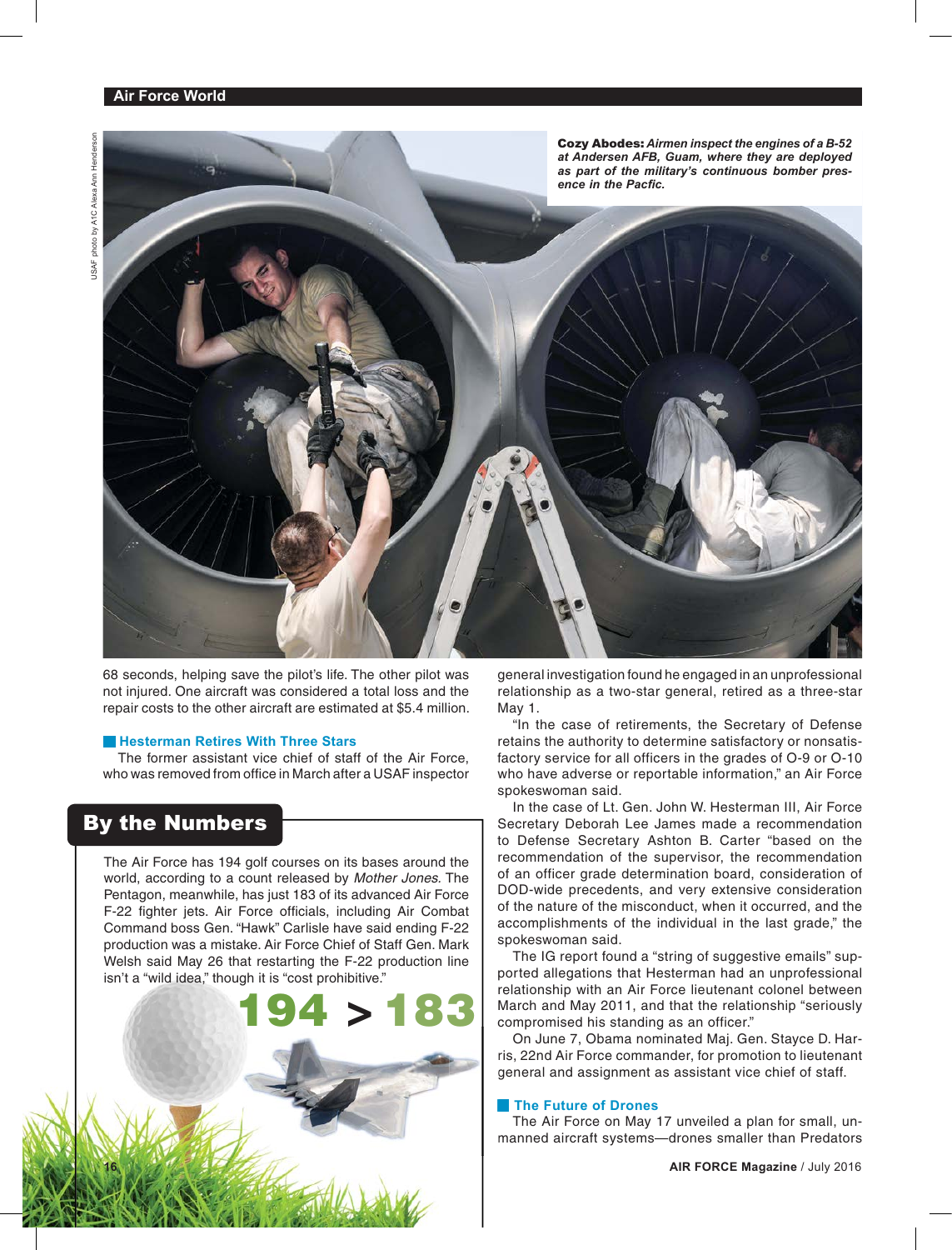## **US Central Command Operations: Freedom's Sentinel and Inherent Resolve**

### **Casualties**

As of June 15, 22 Americans had died in Operation Freedom's Sentinel in Afghanistan, and 20 Americans had died in Operation Inherent Resolve in Iraq and Syria.

The total includes 38 troops and four Department of Defense civilians. Of these deaths, 15 were killed in action with the enemy, while 27 died in noncombat incidents.

### **B-52s Picking Up the Pace**

The B-52s that deployed to fight ISIS earlier this year have not been flying high-tempo operations, though they have been "picking up the pace," said US Air Forces Central Command boss Lt. Gen. Charles Q. Brown Jr. in a May 26 briefing.

Since the B-52 hasn't been based in the US Central Command area of operations for 26 years, the command needs to build up its logistic supports to "make sure they've got everything they need," he said.

The operations tempo had continued to increase in April and May and would continue to do so, Brown said. The Stratofortresses replaced B-1s that were recently rotated out of CENTCOM for the first time since 2001 after setting records for the amount of weapons dropped during its last deployment.

*Pull it Apart, Put it Together: SrA. Clint White, an F-16 main-*means taking weapons away from other contingencies. The number of weapons available to strike aircraft in Operation Inherent Resolve is "still a concern," he said In that same briefing, Brown said the Air Force is conducting constant analysis to make sure US Central Command has enough weapons to fight ISIS, and that

*7 at Bagram Airfield, Afghanistan. Inspectors had been at*  The coalition conducts a lot of strikes with precision *Bagram for more than two more than* the common value of  $\frac{1}{2}$ *tions on aircraft that have reached 400 flying hours.* guided munitions and the Defense Department has not bought a large amount of those weapons since Afghanistan started drawing down because it did not "forecast for this particular operation."

The Air Force is increasing the numbers of weapons it will buy over the next five years, but those weapons are still two years away, said Brown.

In the meantime, the Air Force is doing analysis "about where [to] take risk" with other combatant commands so

it can move weapons from one stock and bring it to the fight, he added.

### **Extenders Mark 25 Years in Middle East**

The KC-10 Extender recently marked 25 years of continuous operations in the US Central Command area of responsibility. The tankers first deployed to the region in 1991 to begin refueling aircraft conducting operations in the region, and they continue to support aircraft flying for operations Freedom's Sentinel and Inherent Resolve.

KC-10s are based at only two locations—Travis AFB, Calif., and JB McGuire-Dix-Lakehurst, N.J.—so the crews routinely rotate to locations in the AOR.

### **STO Receives Posthumous Silver Star**

Special tactics officer Capt. Matthew Roland on June 1 received a Silver Star posthumously, about nine months after he was killed in an insider attack in Afghanistan.

Roland, 27, of Lexington, Ky., was deployed from the 23rd Special Tactics Squadron at Hurlburt Field, Fla. On Aug. 26, 2015, Roland was driving the lead vehicle, a bus, in a convoy of US Army Special Forces soldiers to Camp Antonik in Helmand province when they pulled up to an Afghan security checkpoint.

Shortly after the bus stopped, two guards in Afghan National Defense and Security Forces uniforms moved, one toward a bunker, the other toward the bus while raising his weapon, according to an Air Force press release. Roland shouted, "Insider attack, insider attack!" and reversed the bus as the guard opened fire.

Roland was killed instantly, but by moving the bus he gave the rest of the special operations team time to respond and kill the gunmen. "His actions on that night do not surprise me," Roland's father, retired Air Force Col. Mark Roland, said in the release. "He was a warrior, a leader, and more than that, a servant leader whose first thoughts were for those he served."

Another airman, combat controller SSgt. Forrest Sibley, 31, from the 21st Special Tactics Squadron at Pope Army Airfield, N.C., was killed in the same incident.

and Reapers—that the service expects will take over as its dominant means of surveillance.

"What we're saying today is we do believe small unmanned aircraft systems will be the cornerstone of Air Force ISR," Lt. Gen. Robert P. Otto, deputy chief of staff for intelligence, surveillance, and reconnaissance, said in unveiling the "Small Unmanned Aircraft Systems (SUAS) Plan: 2016–2036."

The Air Force's current fleet of remotely piloted aircraft is falling drastically short of the unrelenting need for more ISR, so the service needs to look at creative ways to make up the gap. In the future, this will be small-scale RPAs with miniaturized sensors, like those on the bigger aircraft. These will be more autonomous, cheaper, and work alongside other RPAs and manned aircraft in what the service plans to be the Third Offset.

The future dependence on autonomy will dramatically change the manpower makeup of the remotely piloted aircraft force, and it will take humans even more out of intelligence gathering and targeting. However, people will not completely be out of the process. The Air Force now has humans physically flying MQ-1B Predators and MQ-9 Reapers in ground stations, and "that can't happen in the future," said Col. Brandon Baker, director of remotely piloted aircraft capabilities.

The service needs to take the man "out of the loop" and put the man "on the loop"—instead of having a pilot in control of one aircraft, have the pilot in charge of a fleet of small UAS systems that can largely operate autonomously. A human will remain in charge of decision making for air strikes, Baker said.